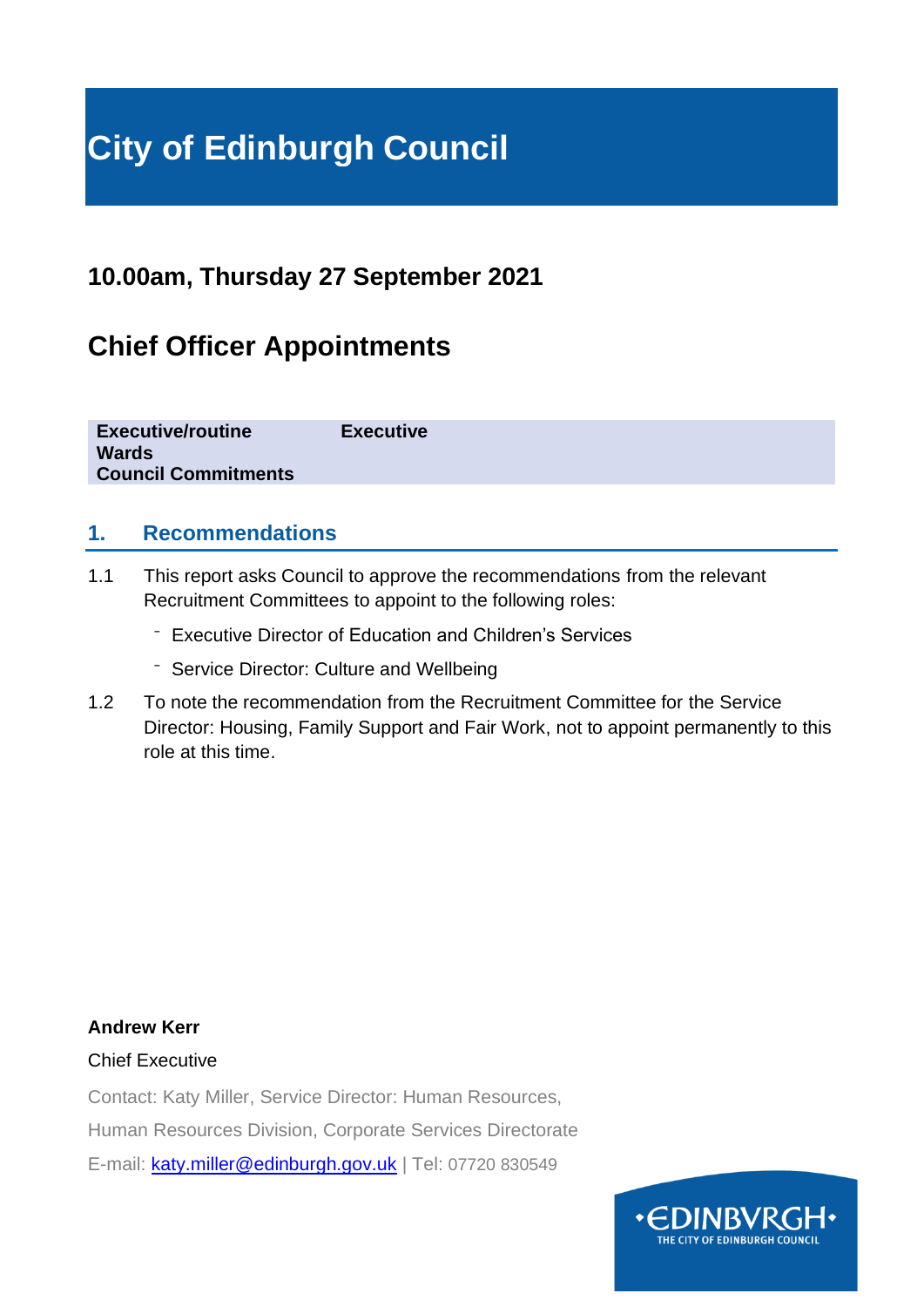# **City of Edinburgh Council**

# **Chief Officer Appointments**

# **2. Executive Summary**

- 2.1 Approval was received from Council on Thursday 27<sup>th</sup> May 2021 to proceed with the recruitment of:
	- ⁻ Executive Director of Education and Children's Services
	- ⁻ Service Director: Culture and Wellbeing
	- ⁻ Service Director: Housing, Family Support and Fair Work
- 2.2 Approval is now being sought to appoint to the posts of Executive Director of Education and Children's Services and the Service Director: Culture and Wellbeing.

### **3. Background**

- 3.1 Council approved the new organisational design for the senior leadership at Chief Officer level on 27 May 2021 and to commence recruitment to the following roles:
	- Executive Director of Education and Children's Services
	- Service Director: Culture and Wellbeing
	- Service Director: Housing, Family Support and Fair Work.
- 3.2 SOLACE was engaged to lead a direct candidate search, coupled with national press advertising and online and social media advertising.

#### **4. Main report**

- 4.1 The composition of the three Recruitment Committees are detailed in appendix one.
- 4.2 Following Recruitment Committees held on 17<sup>th</sup> and 19<sup>th</sup> August 2021, Council is recommended to approve the following appointments:
	- Service Director: Culture and Wellbeing Joan Parr.
	- ⁻ Executive Director of Education and Children's Services Amanda Hatton.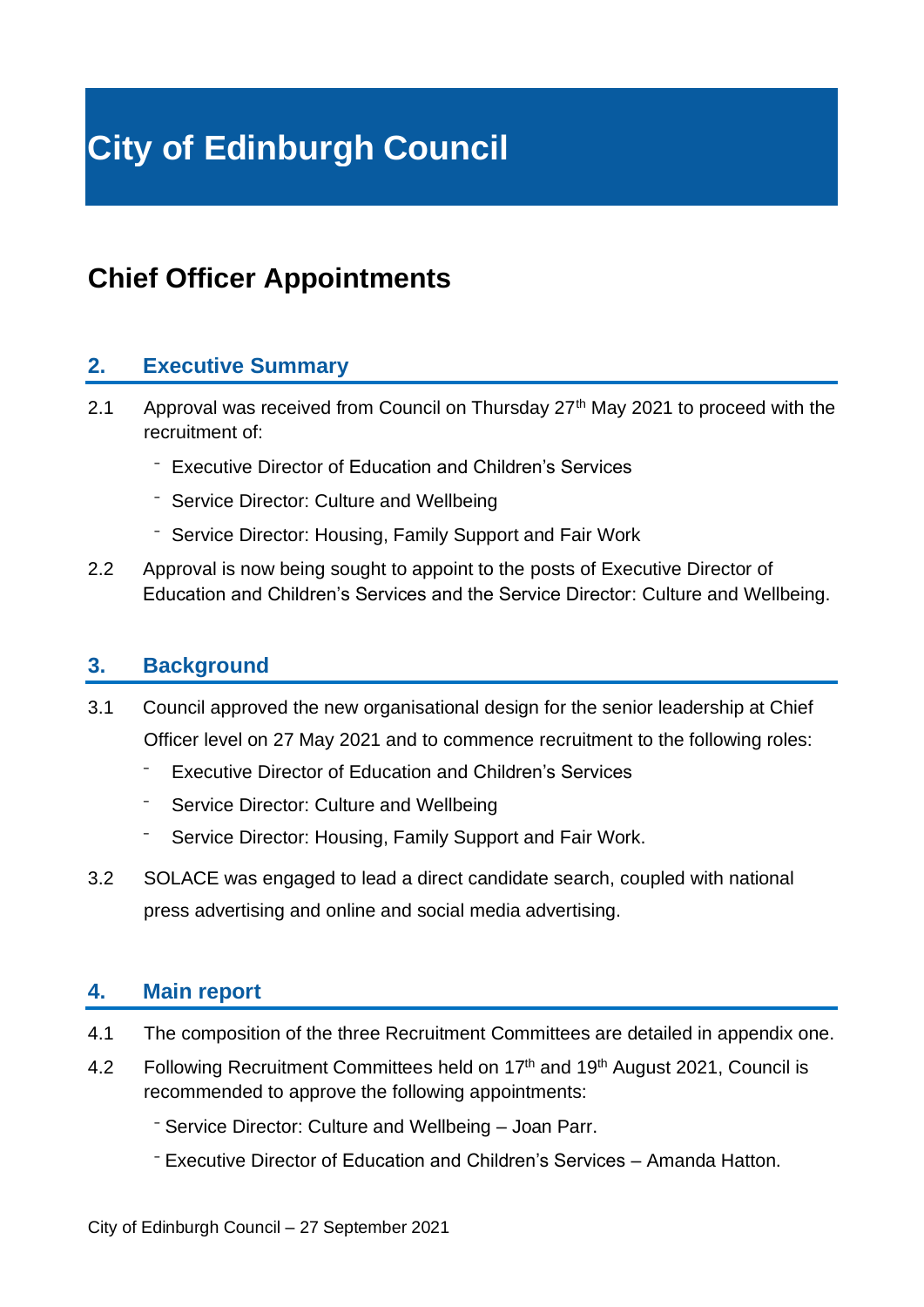4.3 To note that the Recruitment Committee Housing, Family Support and Fair Work on 13<sup>th</sup> August recommend that the post is not appointed to permanently at this time and, that the current interim arrangement in place for this post continues.

### **5. Next Steps**

5.1 If approved to proceed with relevant pre employment checks and onboarding of the appointed candidates.

# **6. Financial impact**

6.1 The costs of recruiting to these posts are contained within approved budgets.

# **7. Stakeholder/Community Impact**

7.1 N/A.

# **8. Background reading/external references**

8.1 Senior Officer Review – [The City of Edinburgh Council 27](file:///C:/Users/9070446/AppData/Local/Microsoft/Windows/INetCache/Content.Outlook/YFGJ0SDG/1.1%09Senior%20Officer%20Review%20–%20The%20City%20of%20Edinburgh%20Council%2027%20May%202021)<sup>th</sup> May 2021

## **9. Appendices**

9.1 Appendix one – Recruitment Committee composition